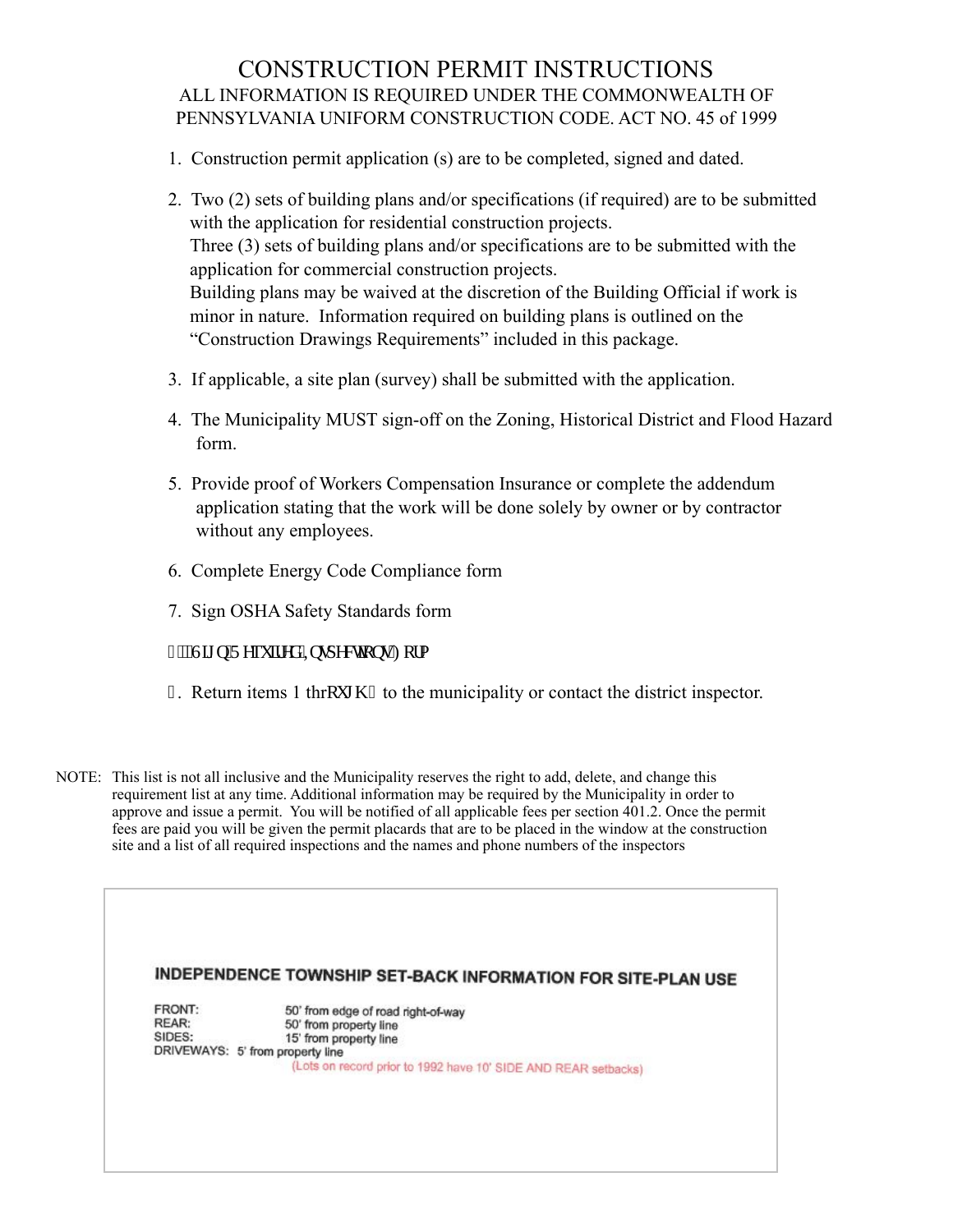## CONSTRUCTION DRAWINGS REQUIREMENTS

Drawings should be drawn to scale and shall provide the necessary information to verify compliance with the [Pennsylvania Uniform Construction Code.](https://www.dli.pa.gov/ucc/Pages/UCC-Codes.aspx)

Two (2) sets of building plans and/or specifications shall be submitted for residential construction projects. Three (3) sets of building plans and/or specifications shall be submitted with the application for commercial construction projects.

#### **All construction drawings shall include the following information:**

**Site Plan Drawing:** The construction documents submitted with the permit application shall be accompanied by a site plan showing the size and location of new construction, existing structures on the site, and distances from lot lines. For a demolition, the site plan shall show construction to be demolished, the location and size of existing structures, and construction that is to remain on the site or plot.

**Structural Drawings:** To include footing construction details, foundation construction details, framing construction details, masonry construction details, wood construction details, steel construction details, stair details and chimney details.

**Foundation Drawings:** To include all applicable dimensions including footing sizes with description of reinforcement (if applicable), layout and description of foundation drain system location of all slabs describing thickness of slab, base, reinforcement, vapor barrier and any slopes.

**Floor Plans**: To include location and sizes of all doors, windows, closets, decks, plumbing fixtures, wall and column sizes, thickness and material. Location and type of insulation. To include the use of all areas and means of egress components.

**Roof Framing Drawings:** To include size, type, location and anchoring of roof trusses. NOTE: For Pre-Engineered trusses, floor joists and beams, all specifications, bracing and installation instructions must be available at time of inspection.

**Floor Framing Drawings:** To include same as above, except for floor joists on each floor.

**Electrical Drawings:** To include all lighting facilities, smoke detectors, GFI and ARC fault protection, outlet box size, electrically operated equipment and electrical circuits required for all service equipment of the building or structure.

**Mechanical Drawings:** To include size and type of appliances, construction of flues and chimney system, ventilation air provided, fresh air make-up and provide gas shut-off locations.

**Plumbing Drawings:** To include a plan view and a riser diagram of waste and water piping, pipe sizing, grade of pipe, drainage fixture unit loads on stacks and drains, and water distribution design criteria.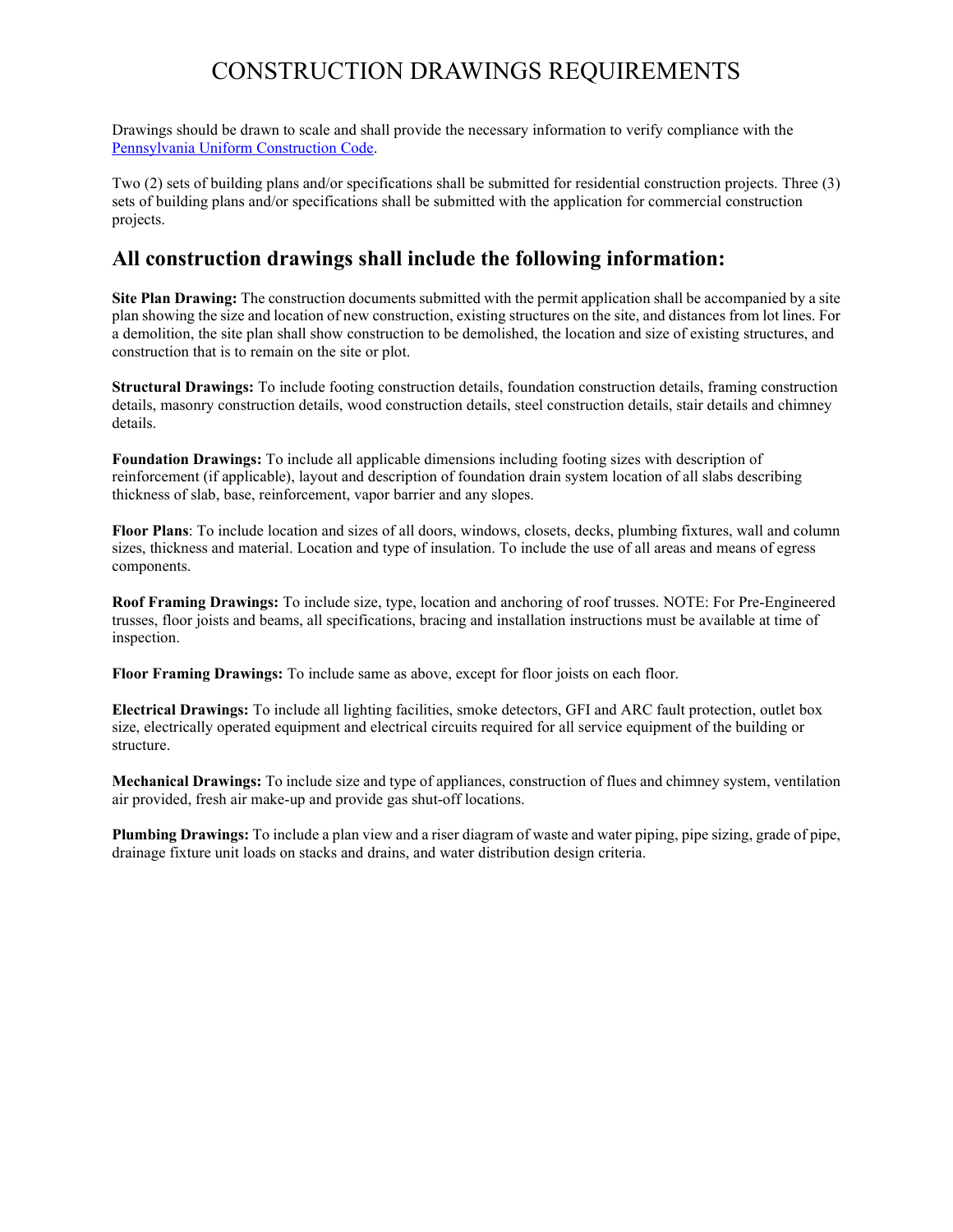# **CONSTRUCTION PERMIT APPLICATION**

DATE APPLICATION RECEIVED:

| LOCATION OF PROPERTY:                                 |                                                                                                                                                                                                                                                                                                                                                                                 |                                                                                                                                                                                                                                            |
|-------------------------------------------------------|---------------------------------------------------------------------------------------------------------------------------------------------------------------------------------------------------------------------------------------------------------------------------------------------------------------------------------------------------------------------------------|--------------------------------------------------------------------------------------------------------------------------------------------------------------------------------------------------------------------------------------------|
| PARCEL #:<br>LOT#                                     |                                                                                                                                                                                                                                                                                                                                                                                 |                                                                                                                                                                                                                                            |
|                                                       |                                                                                                                                                                                                                                                                                                                                                                                 |                                                                                                                                                                                                                                            |
| MUNICIPALITY: _ East Rochester Borough                |                                                                                                                                                                                                                                                                                                                                                                                 |                                                                                                                                                                                                                                            |
| EMAIL:<br>COUNTY: Beaver                              | EMAIL:                                                                                                                                                                                                                                                                                                                                                                          |                                                                                                                                                                                                                                            |
|                                                       | <b>OWNER NAME 2:</b>                                                                                                                                                                                                                                                                                                                                                            |                                                                                                                                                                                                                                            |
|                                                       |                                                                                                                                                                                                                                                                                                                                                                                 |                                                                                                                                                                                                                                            |
|                                                       | STATE: THE STATE:                                                                                                                                                                                                                                                                                                                                                               | ZIP:                                                                                                                                                                                                                                       |
|                                                       | EXTENSION: PHONE:                                                                                                                                                                                                                                                                                                                                                               | <b>EXTENSION:</b>                                                                                                                                                                                                                          |
|                                                       | NOTE: Click on "PARCEL" above, to go to Beaver County Assessment Web Site to look up your Parcel Number                                                                                                                                                                                                                                                                         |                                                                                                                                                                                                                                            |
|                                                       | <b>BUILDING PERMIT</b>                                                                                                                                                                                                                                                                                                                                                          |                                                                                                                                                                                                                                            |
| One Family Dwelling L<br>Alteration                   | Multi Family Dwelling <u>Louis Residential</u> Lommercial Use:<br>Solar Roof Mount<br>Repair                                                                                                                                                                                                                                                                                    |                                                                                                                                                                                                                                            |
| New Construction                                      | Solar Ground Mount                                                                                                                                                                                                                                                                                                                                                              | Demolition                                                                                                                                                                                                                                 |
|                                                       |                                                                                                                                                                                                                                                                                                                                                                                 |                                                                                                                                                                                                                                            |
|                                                       | <u> 1989 - Johann Barn, mars eta biztanleria (</u>                                                                                                                                                                                                                                                                                                                              |                                                                                                                                                                                                                                            |
|                                                       |                                                                                                                                                                                                                                                                                                                                                                                 |                                                                                                                                                                                                                                            |
|                                                       | EMAIL:                                                                                                                                                                                                                                                                                                                                                                          |                                                                                                                                                                                                                                            |
|                                                       |                                                                                                                                                                                                                                                                                                                                                                                 |                                                                                                                                                                                                                                            |
|                                                       |                                                                                                                                                                                                                                                                                                                                                                                 |                                                                                                                                                                                                                                            |
| PHONE:                                                | <b>EXTENSION:</b>                                                                                                                                                                                                                                                                                                                                                               |                                                                                                                                                                                                                                            |
|                                                       | EMAIL:                                                                                                                                                                                                                                                                                                                                                                          |                                                                                                                                                                                                                                            |
|                                                       |                                                                                                                                                                                                                                                                                                                                                                                 |                                                                                                                                                                                                                                            |
|                                                       |                                                                                                                                                                                                                                                                                                                                                                                 |                                                                                                                                                                                                                                            |
|                                                       |                                                                                                                                                                                                                                                                                                                                                                                 | <u>state and the state of the state of the state of the state of the state of the state of the state of the state of the state of the state of the state of the state of the state of the state of the state of the state of the</u>       |
|                                                       | PHONE: EXTENSION:                                                                                                                                                                                                                                                                                                                                                               |                                                                                                                                                                                                                                            |
|                                                       | APPLICANT IS RESPONSIBLE FOR OBTAINING REQUIRED HIGHWAY OCCUPANCY PERMITS FROM THE PA DEPT. OF TRANSPORTATION. I HEREBY CERTIFY<br>ABOVE INFORMATION IS TRUE AND CORRECT. I HEREBY AGREE THAT ALL APPLICABLE PROVISIONS OF THE MUNICIPALITIES CODES SHALL BE<br>COMPLIED WITH. AS WELL AS THE REQUIREMENTS OF THE MUNICIPAL SEWER AND WATER AUTHORITY WHETHER SPECIFIED OR NOT. |                                                                                                                                                                                                                                            |
| INVOLVED WITH ALTERATION, REPAIR AND ADDITION PERMITS | I HEREBY CERTIFY THAT THE ABOVE INFORMATION IS TRUE AND CORRECT AND ACKNOWLEDGES THE SMOKE DETECTOR REQUIREMENTS                                                                                                                                                                                                                                                                |                                                                                                                                                                                                                                            |
| APPLICANT/AGENT SIGNATURE                             | PRINT NAME                                                                                                                                                                                                                                                                                                                                                                      | <b>DATE</b>                                                                                                                                                                                                                                |
|                                                       |                                                                                                                                                                                                                                                                                                                                                                                 |                                                                                                                                                                                                                                            |
|                                                       | ******** FOR DEPARTMENT USE ONLY *******                                                                                                                                                                                                                                                                                                                                        |                                                                                                                                                                                                                                            |
| APPROVED<br><b>BUILDING PERMIT APPLICATION</b>        | <b>DENIED</b><br><b>BUILDING PERMIT FEE</b>                                                                                                                                                                                                                                                                                                                                     | \$<br><u> The Community of the Community of the Community of the Community of the Community of the Community of the Community of the Community of the Community of the Community of the Community of the Community of the Community of</u> |
|                                                       | PLAN REVIEW FEE                                                                                                                                                                                                                                                                                                                                                                 |                                                                                                                                                                                                                                            |
|                                                       | <b>MUNICIPAL FEE</b>                                                                                                                                                                                                                                                                                                                                                            | \$                                                                                                                                                                                                                                         |
|                                                       | <b>TRAINING FEE</b>                                                                                                                                                                                                                                                                                                                                                             | \$ 4.)0                                                                                                                                                                                                                                    |
|                                                       | <b>TOTAL PERMIT FEE</b>                                                                                                                                                                                                                                                                                                                                                         | \$                                                                                                                                                                                                                                         |
|                                                       |                                                                                                                                                                                                                                                                                                                                                                                 |                                                                                                                                                                                                                                            |
|                                                       |                                                                                                                                                                                                                                                                                                                                                                                 |                                                                                                                                                                                                                                            |

*OVER FOR SUBCODE PERMIT*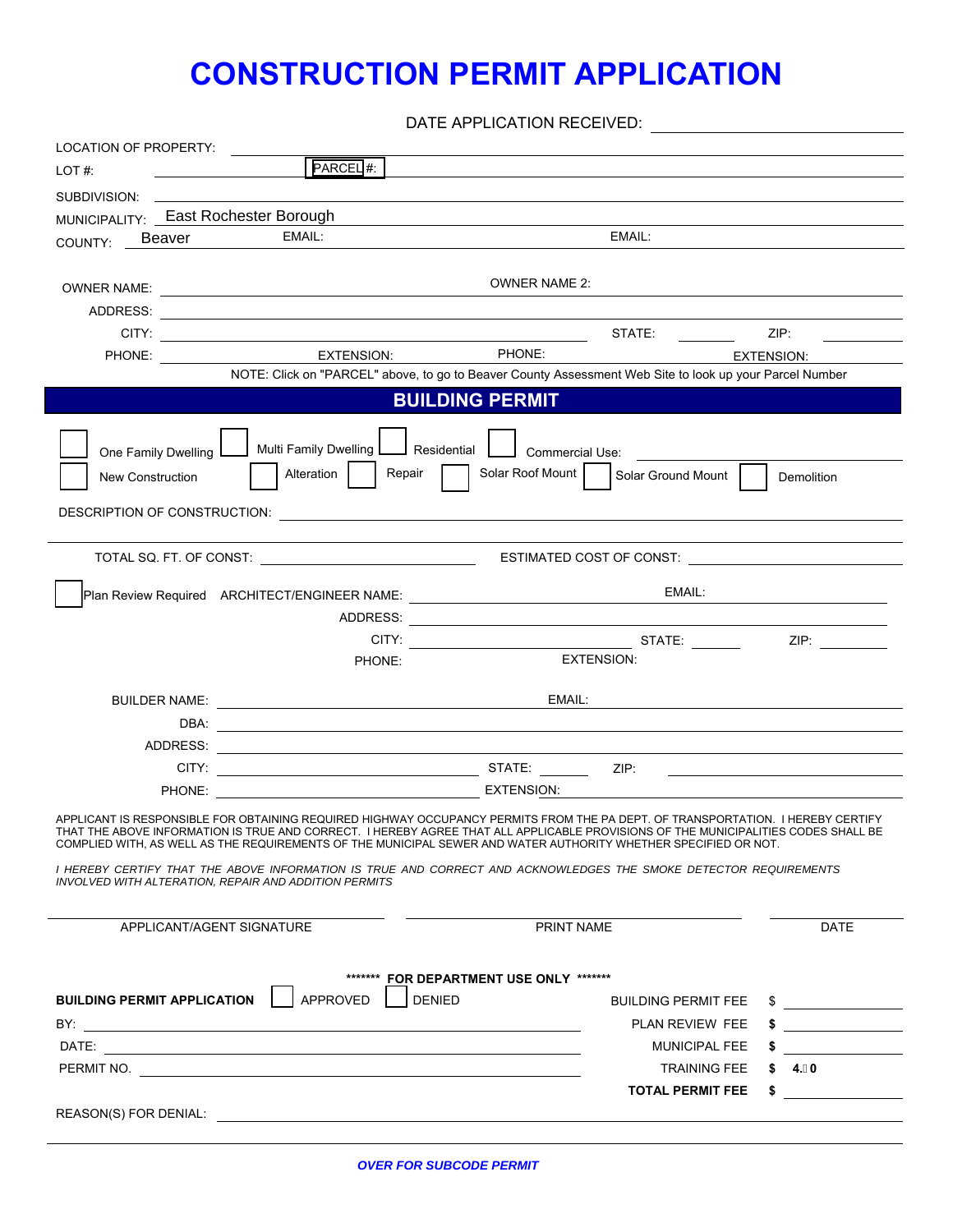|                                               |                                                                                                                                                                                                                    |               | <b>PLUMBING PERMIT</b>                                                                                                |                                               |                                                |
|-----------------------------------------------|--------------------------------------------------------------------------------------------------------------------------------------------------------------------------------------------------------------------|---------------|-----------------------------------------------------------------------------------------------------------------------|-----------------------------------------------|------------------------------------------------|
|                                               |                                                                                                                                                                                                                    |               | PROJECT ADDRESS: <u>_______________________________</u>                                                               |                                               |                                                |
| CONTRACTOR SAME AS BUILDER                    |                                                                                                                                                                                                                    |               |                                                                                                                       | EMAIL:                                        |                                                |
| <b>PARCEL NUMBER:</b>                         |                                                                                                                                                                                                                    |               |                                                                                                                       |                                               |                                                |
|                                               |                                                                                                                                                                                                                    |               |                                                                                                                       |                                               | ZIP:                                           |
|                                               |                                                                                                                                                                                                                    |               |                                                                                                                       |                                               |                                                |
| PLUMBING SYSTEM<br><b>TYPE</b><br><b>TYPE</b> | <b>New</b><br><b>Public Sewer</b><br><b>Public Water</b>                                                                                                                                                           |               | Additional<br><b>Private Septic</b><br>Private Well                                                                   |                                               | Alterations                                    |
|                                               |                                                                                                                                                                                                                    |               |                                                                                                                       |                                               |                                                |
|                                               | ESTIMATED COST OF PLUMBING WORK:                                                                                                                                                                                   |               | <u>and the state of the state of the state of the state of the state of the state of the state of the state of th</u> |                                               |                                                |
| NO.                                           | <b>FIXTURE</b>                                                                                                                                                                                                     | NO.           | <b>FIXTURE</b>                                                                                                        | NO.                                           | <b>FIXTURE</b>                                 |
|                                               | <b>Water Closet</b>                                                                                                                                                                                                |               | Urinal/Bidet                                                                                                          |                                               | <b>Bath Tub</b>                                |
|                                               | Lavatory                                                                                                                                                                                                           |               | Shower                                                                                                                |                                               | Floor Drain                                    |
|                                               | Sink                                                                                                                                                                                                               |               | Dishwasher                                                                                                            |                                               | Drinking Fountain                              |
|                                               | <b>Washing Machine</b>                                                                                                                                                                                             |               | Hose Bibb                                                                                                             |                                               | Water Heater                                   |
|                                               | Fuel Oil Piping                                                                                                                                                                                                    |               | Gas Piping                                                                                                            |                                               | <b>Hot Water Boiler</b>                        |
|                                               | Steam Boiler                                                                                                                                                                                                       |               | Sewer Pump                                                                                                            |                                               | Interceptor/Separator                          |
|                                               | <b>Backflow Preventer</b>                                                                                                                                                                                          |               | Greasetrap                                                                                                            |                                               | Sewer Connection                               |
|                                               | <b>Water Service Connection</b>                                                                                                                                                                                    |               | <b>Stacks</b>                                                                                                         |                                               |                                                |
|                                               | Other                                                                                                                                                                                                              |               |                                                                                                                       | Other                                         |                                                |
|                                               | Other                                                                                                                                                                                                              |               |                                                                                                                       | TOTAL#<br><b>FIXTURES</b>                     |                                                |
| PLUMBING PERMIT APPLICATION                   | I HEREBY CERTIFY THAT THE ABOVE INFORMATION IS TRUE AND CORRECT AND ACKNOWLEDGES THE SMOKE DETECTOR REQUIREMENTS<br>INVOLVED WITH ALTERATION, REPAIR AND ADDITION PERMITS<br>APPLICANT/AGENT SIGNATURE<br>APPROVED | <b>DENIED</b> | PRINT NAME<br>******* FOR DEPARTMENT USE ONLY *******                                                                 | <b>BUILDING PERMIT FEE</b><br>PLAN REVIEW FEE | <b>DATE</b><br>$\sim$                          |
|                                               |                                                                                                                                                                                                                    |               |                                                                                                                       | <b>MUNICIPAL FEE</b>                          | <u> 1989 - Jan Barnett, fransk politiker (</u> |
|                                               | PERMIT NO.                                                                                                                                                                                                         |               |                                                                                                                       | <b>TRAINING FEE</b>                           | \$ 4.50                                        |
|                                               |                                                                                                                                                                                                                    |               |                                                                                                                       |                                               | TOTAL PERMIT FEE \$                            |

REASON(S) FOR DENIAL: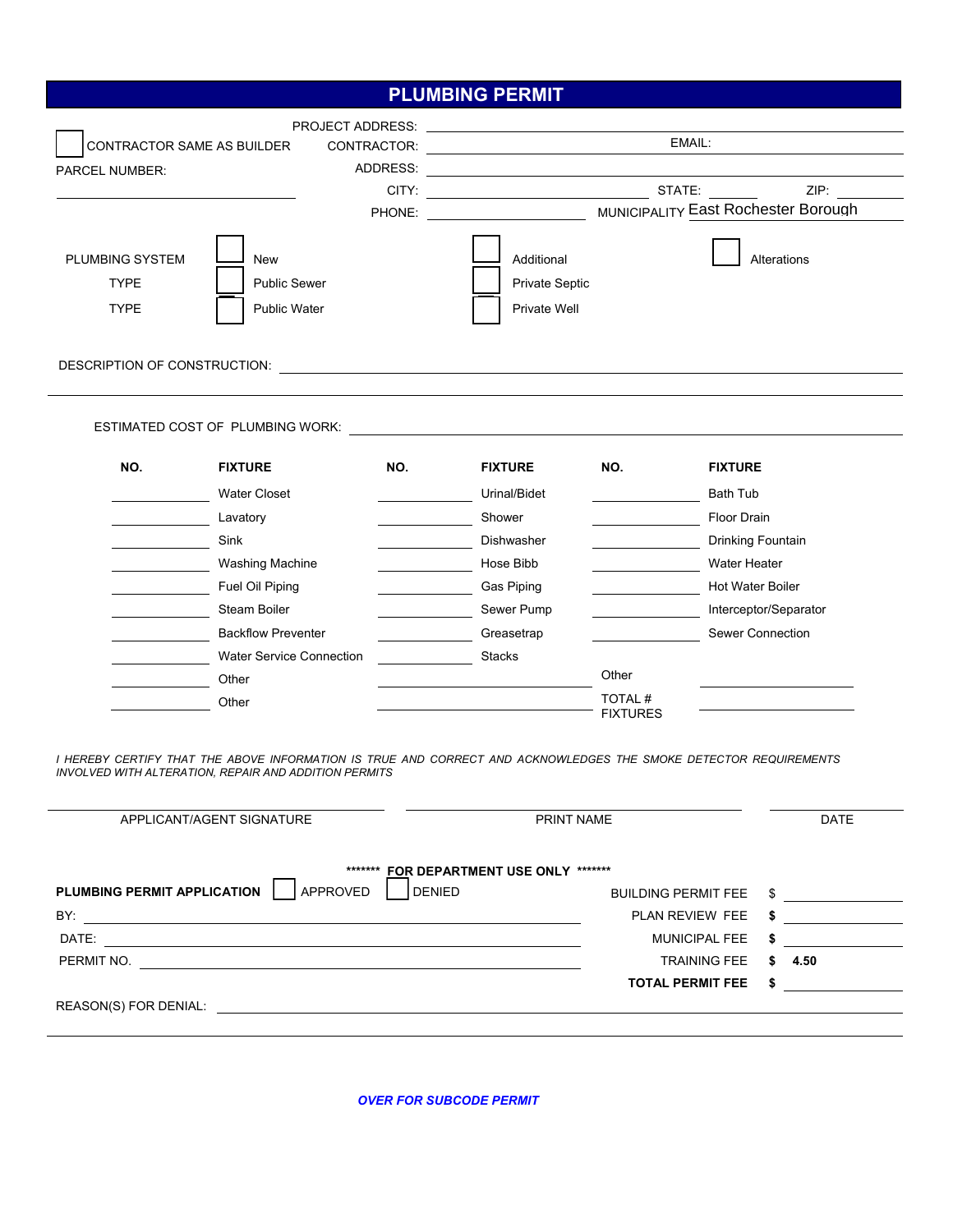### **MECHANICAL PERMIT**

| CONTRACTOR SAME AS BUILDER<br>PARCEL NUMBER:                                                                                                                                                                                                     |     | PROJECT ADDRESS: <u>_______________________________</u>  | EMAIL:                                                                                                              |                                                            |
|--------------------------------------------------------------------------------------------------------------------------------------------------------------------------------------------------------------------------------------------------|-----|----------------------------------------------------------|---------------------------------------------------------------------------------------------------------------------|------------------------------------------------------------|
| <b>HEATING SYSTEM</b><br>New<br><b>FUEL</b><br>Gas<br><b>TYPE</b><br>Hydronic                                                                                                                                                                    |     | Replacement<br>Oil<br>Forced Air                         | Electric                                                                                                            | Solar                                                      |
| DESCRIPTION OF CONSTRUCTION: <b>Andre Construction</b> of the construction of the construction of the construction of the construction of the construction of the construction of the construction of the construction of the const              |     |                                                          |                                                                                                                     |                                                            |
| ESTIMATED COST OF MECHANICAL WORK: \\contract \\contract\\contract\\contract\\contract\\contract\\contract\\cont                                                                                                                                 |     |                                                          |                                                                                                                     |                                                            |
| NO.<br><b>EQUIPMENT</b>                                                                                                                                                                                                                          | NO. | <b>EQUIPMENT</b>                                         | NO.                                                                                                                 | <b>EQUIPMENT</b>                                           |
| Water Heater<br><u> 1990 - Johann Barbara, martin a</u><br>Steam Boiler                                                                                                                                                                          |     | Fuel Oil Piping<br>Hot Water Boiler                      | <u> 1990 - Johann John Stone, markin samti samti samti samti samti samti samti samti samti samti samti samti sa</u> | Hot Air Furnace                                            |
| Oil Tank<br><u>and the company of the company of the company of the company of the company of the company of the company of the company of the company of the company of the company of the company of the company of the company of the com</u> |     | LPG Tank                                                 |                                                                                                                     | Fireplace                                                  |
| Other:<br><u>and the state of the state of the state</u>                                                                                                                                                                                         |     |                                                          |                                                                                                                     |                                                            |
| I HEREBY CERTIFY THAT THE ABOVE INFORMATION IS TRUE AND CORRECT AND ACKNOWLEDGES THE SMOKE DETECTOR REQUIREMENTS<br>INVOLVED WITH ALTERATION, REPAIR AND ADDITION PERMITS                                                                        |     |                                                          |                                                                                                                     |                                                            |
| APPLICANT/AGENT SIGNATURE                                                                                                                                                                                                                        |     | PRINT NAME                                               |                                                                                                                     | <b>DATE</b>                                                |
| MECHANICAL PERMIT APPLICATION L APPROVED L<br>DATE: www.astronometer.com/web/2010/07/2010<br>PERMIT NO.                                                                                                                                          |     | ******* FOR DEPARTMENT USE ONLY *******<br>$\Box$ DENIED | <b>BUILDING PERMIT FEE</b><br>PLAN REVIEW FEE<br>MUNICIPAL FEE<br><b>TRAINING FEE</b><br><b>TOTAL PERMIT FEE</b>    | $\frac{1}{2}$<br>$\sim$ $\sim$<br>\$ 4.50<br>$\frac{1}{2}$ |
|                                                                                                                                                                                                                                                  |     |                                                          |                                                                                                                     |                                                            |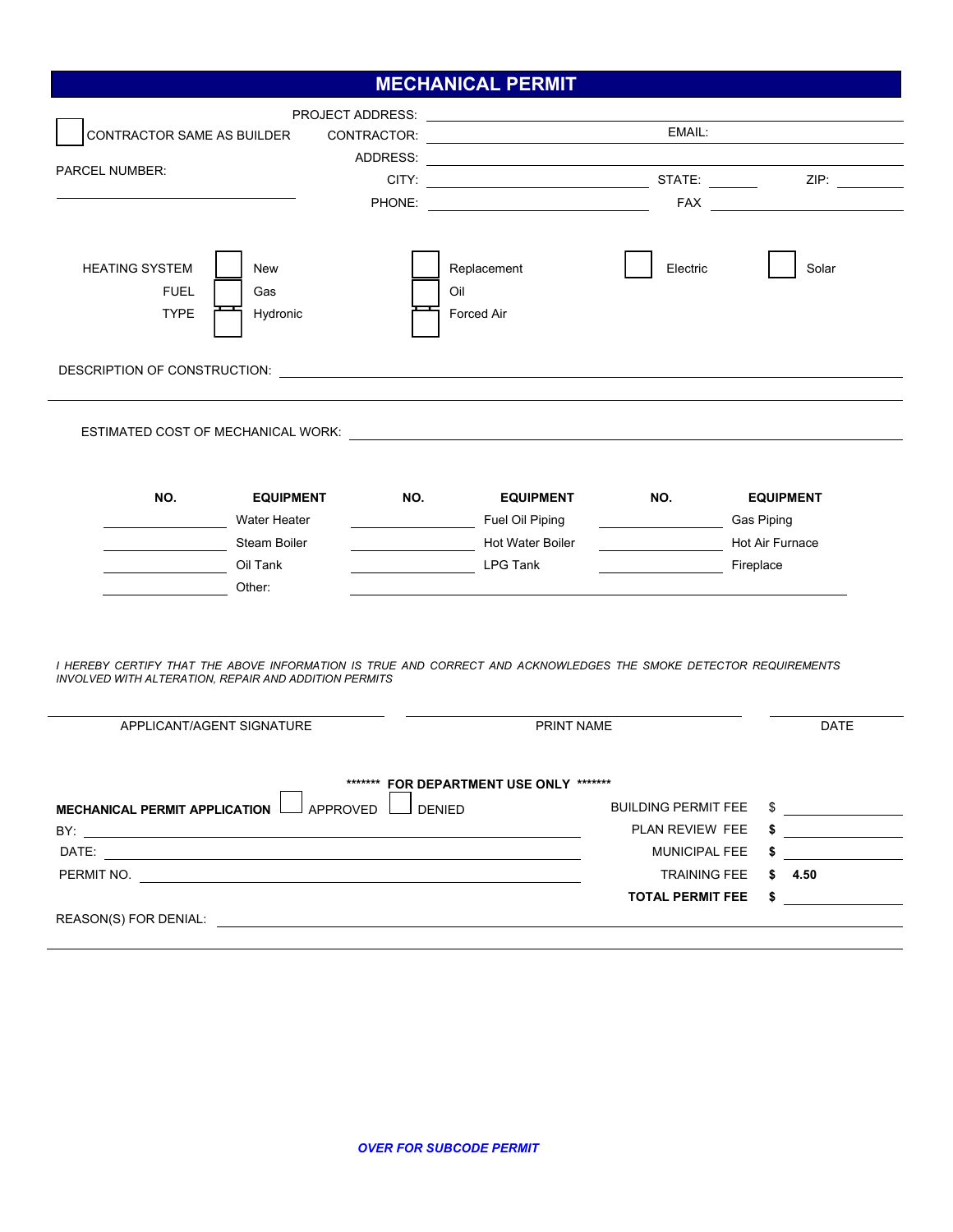### **ELECTRICAL PERMIT**

|                       |                                                                                                          |                    | <b>PROJECT ADDRESS:</b> PROJECT ADDRESS:                                                                                                                                                                                             |             |             |                                                                                                                                                                                                                    |
|-----------------------|----------------------------------------------------------------------------------------------------------|--------------------|--------------------------------------------------------------------------------------------------------------------------------------------------------------------------------------------------------------------------------------|-------------|-------------|--------------------------------------------------------------------------------------------------------------------------------------------------------------------------------------------------------------------|
|                       | CONTRACTOR SAME AS BUILDER                                                                               | CONTRACTOR:        | <u>state and the state of the state of the state of the state of the state of the state of the state of the state of the state of the state of the state of the state of the state of the state of the state of the state of the</u> |             | EMAIL:      |                                                                                                                                                                                                                    |
| <b>PARCEL NUMBER:</b> |                                                                                                          |                    |                                                                                                                                                                                                                                      |             |             |                                                                                                                                                                                                                    |
|                       |                                                                                                          | CITY:              | <u> 1999 - Johann Stoff, amerikansk politiker (</u>                                                                                                                                                                                  |             |             | STATE: _______<br>ZIP: Andrea Silvers and the set of the set of the set of the set of the set of the set of the set of the set o                                                                                   |
|                       |                                                                                                          |                    |                                                                                                                                                                                                                                      |             |             |                                                                                                                                                                                                                    |
|                       | TYPE OF ELECTRICAL WORK:                                                                                 | New                |                                                                                                                                                                                                                                      | Replacement |             | Repair /Alterations                                                                                                                                                                                                |
|                       | MUNICIPALITY:                                                                                            |                    |                                                                                                                                                                                                                                      |             |             |                                                                                                                                                                                                                    |
|                       |                                                                                                          |                    |                                                                                                                                                                                                                                      |             |             |                                                                                                                                                                                                                    |
|                       |                                                                                                          |                    |                                                                                                                                                                                                                                      |             |             |                                                                                                                                                                                                                    |
|                       |                                                                                                          |                    |                                                                                                                                                                                                                                      |             |             |                                                                                                                                                                                                                    |
|                       |                                                                                                          |                    |                                                                                                                                                                                                                                      |             |             |                                                                                                                                                                                                                    |
|                       |                                                                                                          |                    |                                                                                                                                                                                                                                      |             |             |                                                                                                                                                                                                                    |
| NO.                   | <b>EQUIPMENT</b><br>Luminaries<br>Receptacles<br>Switches<br>Detectors<br>Pole Luminaries<br>Spa/Hot Tub | NO.<br><b>SIZE</b> | <b>EQUIPMENT</b><br><b>AMP Service Panel</b><br><b>AMP Sub-Panels</b><br><b>AMP Sub-Panels</b><br><b>KW Dishwasher</b><br>HP Garbage Disposal<br><b>KW Central A/C Unit</b>                                                          | NO.         | <b>SIZE</b> | <b>EQUIPMENT</b><br><b>KW Electric Range Receptacle</b><br><b>KW Oven/Surface Unit</b><br><b>KW Electric Water Heater</b><br>HP/KW Space Heater<br><b>KW Electric Dryer Receptacle</b><br><b>KW Baseboard Heat</b> |
|                       | Swimming Pool                                                                                            | Above Ground       |                                                                                                                                                                                                                                      | In Ground   |             |                                                                                                                                                                                                                    |
|                       | Other:                                                                                                   |                    |                                                                                                                                                                                                                                      |             |             |                                                                                                                                                                                                                    |
|                       | Other:<br>Other:                                                                                         |                    |                                                                                                                                                                                                                                      |             |             |                                                                                                                                                                                                                    |

*I HEREBY CERTIFY THAT THE ABOVE INFORMATION IS TRUE AND CORRECT AND ACKNOWLEDGES THE SMOKE DETECTOR REQUIREMENTS INVOLVED WITH ALTERATION, REPAIR AND ADDITION PERMITS* 

|                                                                                                                                                                                                                                        | PRINT NAME                 |            | <b>DATE</b> |
|----------------------------------------------------------------------------------------------------------------------------------------------------------------------------------------------------------------------------------------|----------------------------|------------|-------------|
| ******** FOR DEPARTMENT USE ONLY *******                                                                                                                                                                                               | <b>BUILDING PERMIT FEE</b> | \$.        |             |
| <b>DENIED</b><br><b>ELECTRICAL PERMIT APPLICATION</b><br>APPROVED<br>BY:                                                                                                                                                               | PLAN REVIEW FEE            | \$         |             |
| the control of the control of the control of the control of the control of the control of the control of the control of the control of the control of the control of the control of the control of the control of the control<br>DATE: | <b>MUNICIPAL FEE</b>       | \$         |             |
|                                                                                                                                                                                                                                        |                            |            |             |
| PERMIT NO.                                                                                                                                                                                                                             | <b>TRAINING FEE</b>        | 4.50<br>S. |             |
|                                                                                                                                                                                                                                        | <b>TOTAL PERMIT FEE</b>    |            |             |
| <b>REASON(S) FOR DENIAL:</b>                                                                                                                                                                                                           |                            |            |             |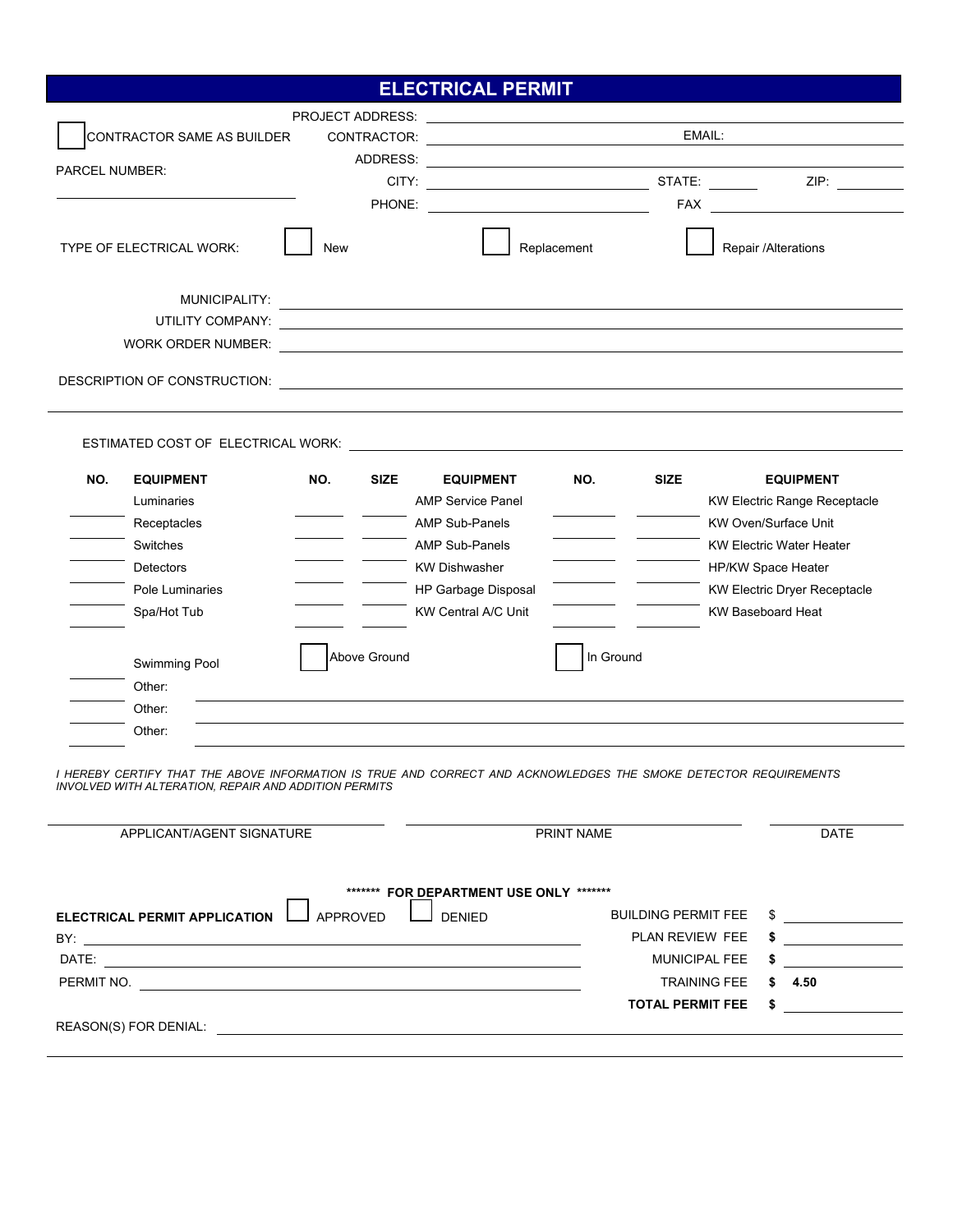# ZONING, HISTORIC DISTRICT AND FLOOD HAZARD SIGNOFF

|                                                                                                                                                                                                                                                                                                                                        | OWNER NAME:                                                            |                       |  |
|----------------------------------------------------------------------------------------------------------------------------------------------------------------------------------------------------------------------------------------------------------------------------------------------------------------------------------------|------------------------------------------------------------------------|-----------------------|--|
|                                                                                                                                                                                                                                                                                                                                        |                                                                        |                       |  |
|                                                                                                                                                                                                                                                                                                                                        |                                                                        |                       |  |
|                                                                                                                                                                                                                                                                                                                                        |                                                                        |                       |  |
|                                                                                                                                                                                                                                                                                                                                        |                                                                        |                       |  |
|                                                                                                                                                                                                                                                                                                                                        |                                                                        |                       |  |
|                                                                                                                                                                                                                                                                                                                                        |                                                                        |                       |  |
| PHONE:                                                                                                                                                                                                                                                                                                                                 |                                                                        |                       |  |
|                                                                                                                                                                                                                                                                                                                                        |                                                                        |                       |  |
| APPLICANT/OWNER IS RESPONSIBLE FOR OBTAINING REQUIRED HIGHWAY OCCUPANCY PERMITS FROM THE<br>$\bullet$<br>PA DEPT. OF TRANSPORTATION AS REQUIRED UNDER SECTION 402 OF THE STATE HIGHWAY LAW (36 P. S. §<br>670-420, AS WELL AS COMPLIANCE WITH THE REQUIREMENTS OF THE MUNICIPAL SEWER AND WATER<br>AUTHORITY WHETHER SPECIFIED OR NOT. |                                                                        |                       |  |
| <b>ZONING SIGNOFF</b>                                                                                                                                                                                                                                                                                                                  | <b>APPROVED</b>                                                        | <b>DOES NOT APPLY</b> |  |
| <b>HISTORICAL DISTRICT SIGNOFF</b><br>ADDITIONAL COMMENTS: NAMEL AND STRAIN STRAINS AND STRAIN STRAINS OF THE STRAIN STRAIN STRAIN STRAINS OF THE STRAIN STRAINS OF THE STRAIN STRAINS OF THE STRAINS OF THE STRAINS OF THE STRAINS OF THE STRAINS OF THE STRAINS OF                                                                   | <b>APPROVED</b>                                                        | <b>DOES NOT APPLY</b> |  |
| <b>FLOOD HAZARD AREA</b><br>ADDITIONAL COMMENTS:                                                                                                                                                                                                                                                                                       | <b>YES</b><br>IF YES COMPLIANCE WITH § 403.62a(d)(1)(2)(3) IS REQUIRED | N <sub>O</sub>        |  |
|                                                                                                                                                                                                                                                                                                                                        |                                                                        |                       |  |
| BY:                                                                                                                                                                                                                                                                                                                                    |                                                                        |                       |  |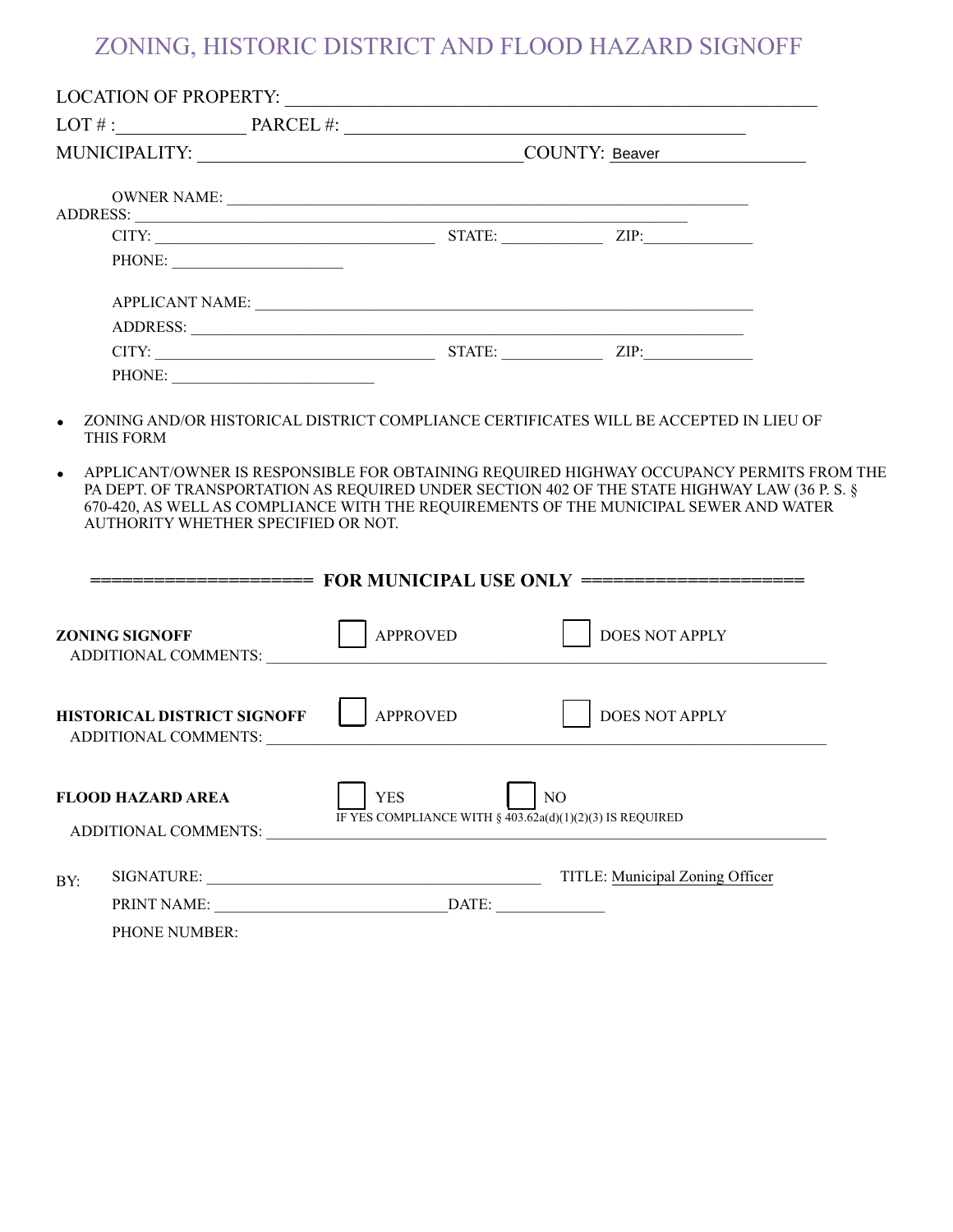## WORKERS' COMPENSATION ADDENDUM

| PART I  | The applicant for the building permit, in compliance with Act 44 of 1993, hereby submits (check one):                                                                                                                                                      |
|---------|------------------------------------------------------------------------------------------------------------------------------------------------------------------------------------------------------------------------------------------------------------|
|         | Certificate of Insurance OR Certificate of Self-Insurance (please attach)                                                                                                                                                                                  |
|         | Affidavit of Exemption (if you select this, fill out PART II below)                                                                                                                                                                                        |
| PART II | Basis for exemption (check one):                                                                                                                                                                                                                           |
|         | Applicant is an individual who owns the property                                                                                                                                                                                                           |
|         | Contractor/Applicant is a sole proprietorship without employees                                                                                                                                                                                            |
|         | Contractor/Applicant is a corporation, and the only employees working on the project have and<br>are qualified as "Executive Employees" under Section 104 of the Workers' Compensation Act.<br><u> 1989 - Johann Stoff, amerikansk politiker (d. 1989)</u> |
|         | <u> 1989 - Johann John Stein, mars an deutscher Stein († 1989)</u><br>All of the contractor/applicant's employees on the project are exempt-on religious grounds under<br>Section 304.2 of the Workers' Compensation Act.                                  |
|         | Other: Please explain:                                                                                                                                                                                                                                     |

*contained here are true, and that I am subject to the penalty of 18 Pa. C.S.A. §4904 relating to un-sworn falsifications to authorities.* 

Signature: \_\_\_\_\_\_\_\_\_\_\_\_\_\_\_\_\_\_\_\_\_\_\_\_\_\_\_\_\_\_\_\_\_\_ Title: \_\_\_\_\_\_\_\_\_\_\_\_\_\_\_\_\_\_\_\_\_\_\_\_\_\_\_\_\_\_\_\_\_\_\_

1. Any subcontractors used on this project will be required to carry their own workers' compensation coverage.<br>
2. The applicant is not permitted to employ any individual to perform work on this project pursuant to the per

2. The applicant is not permitted to employ any individual to perform work on this project pursuant to the permit in violation of the Act.

Violation of the Workers' Compensation Act or the terms of this permit will subject the applicant to a stop-work order and other fines and penalties provided by law.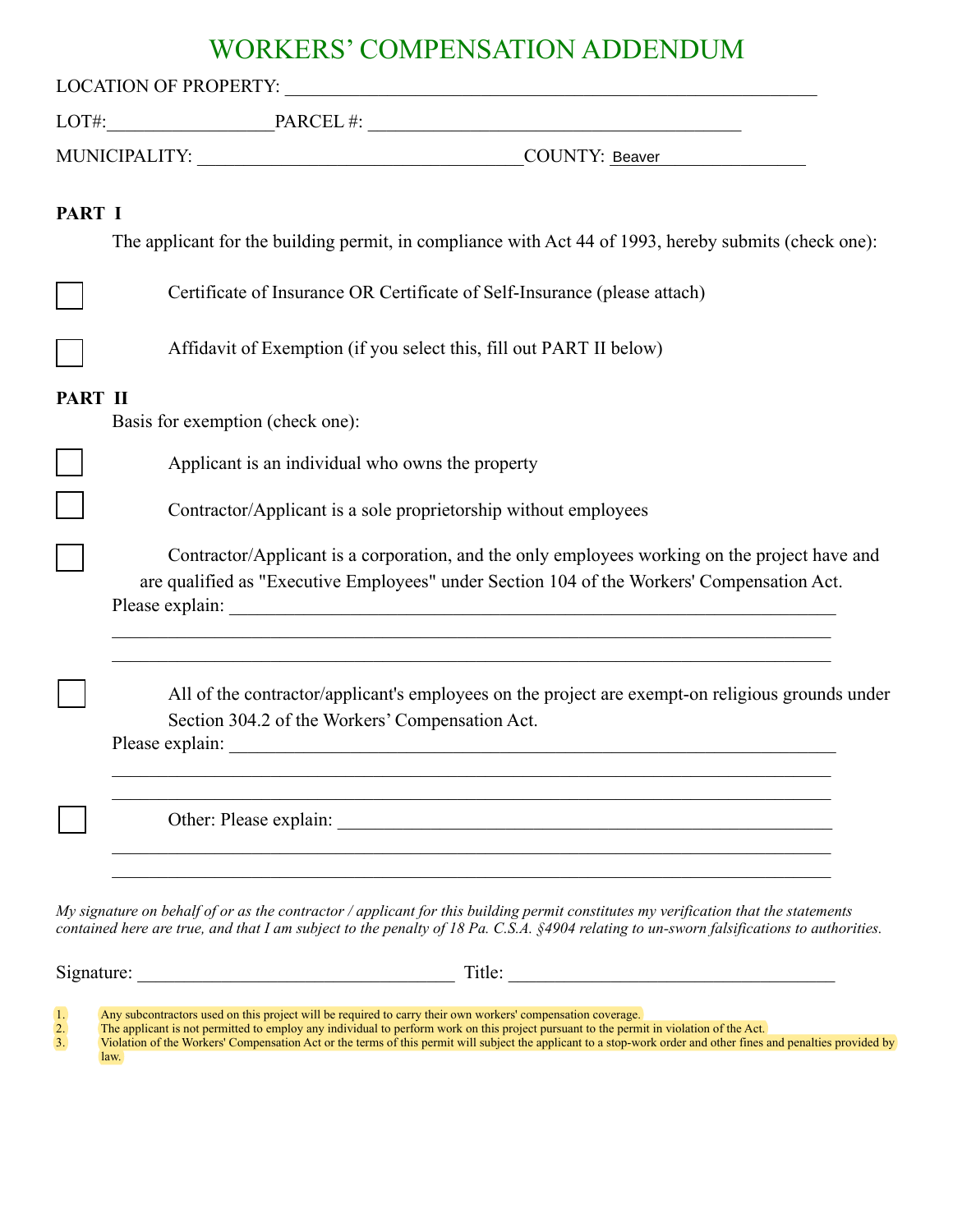# ENERGY CODE COMPLIANCE 1 & 2 FAMILY DWELLING ONLY

| amended by PA-UCC)                                                            |                                                                                                                   |                                                           | IMPORTANT: Section N1102.4 of the 2015 International Residential Code requires that: An Air Leakage Test is performed by an<br>approved third party testing and verifying that the building has an air leakage rate of not exceeding 5 <sup>*</sup> air changes per hour. (*as                                                                                                                                                                                                                                                                                                                                             |                                                            |
|-------------------------------------------------------------------------------|-------------------------------------------------------------------------------------------------------------------|-----------------------------------------------------------|----------------------------------------------------------------------------------------------------------------------------------------------------------------------------------------------------------------------------------------------------------------------------------------------------------------------------------------------------------------------------------------------------------------------------------------------------------------------------------------------------------------------------------------------------------------------------------------------------------------------------|------------------------------------------------------------|
|                                                                               |                                                                                                                   |                                                           | ***************** SELECT TYPE OF ENERGY CODE COMPLIANCE *****************                                                                                                                                                                                                                                                                                                                                                                                                                                                                                                                                                  |                                                            |
| REScheck                                                                      |                                                                                                                   | ATTACH COMPLIANCE CERTIFICATE                             |                                                                                                                                                                                                                                                                                                                                                                                                                                                                                                                                                                                                                            |                                                            |
|                                                                               |                                                                                                                   |                                                           | REScheck SOFTWARE CAN BE OBTAINED AT: www.energycodes.gov                                                                                                                                                                                                                                                                                                                                                                                                                                                                                                                                                                  |                                                            |
|                                                                               |                                                                                                                   |                                                           | in the electrical distribution panel. The certificate shall be completed by the builder or registered design professional. The<br>certificate shall list the predominate R-values of insulation installed in or on ceiling/roof, walls, foundation (slab, basement wall,<br>crawlspace wall and/or floor) and ducts outside conditioned spaces; U-factors for fenestration; and the solar heat gain coefficient                                                                                                                                                                                                            |                                                            |
| (SHGC) of fenestration.                                                       |                                                                                                                   |                                                           | SIMPLIFIED PRESCRIPTIVE BUILDING ENVELOPE THERMAL COMPONENT CRITERIA                                                                                                                                                                                                                                                                                                                                                                                                                                                                                                                                                       |                                                            |
|                                                                               | <b>CLIMATE ZONE 5 REQUIREMENTS</b>                                                                                |                                                           |                                                                                                                                                                                                                                                                                                                                                                                                                                                                                                                                                                                                                            |                                                            |
| <b>CEILING</b><br><b>MASS WALLS</b><br><b>BASEMENTS</b><br><b>CRAWLSPACES</b> | FENESTRATION - (WINDOWS)                                                                                          | $U-0.32$<br>$R-49$<br>$R-13/17$<br>R-15/19c<br>$R-15/19c$ | <b>SKYLIGHTS</b><br><b>WOOD FRAME WALLS</b><br><b>FLOORS</b><br><b>SLABS</b>                                                                                                                                                                                                                                                                                                                                                                                                                                                                                                                                               | $U-0.55$<br>R-20 or R-13 & R-5 h<br>$R-30g$<br>$R-10-2' d$ |
| exterior of the home.<br>insulation.                                          | in Zones 1 through 3 for heated slabs.<br>g. Or insulation sufficient to fill y=the framing cavity, R-19 minimum. |                                                           | c. 15/19 means R-15 continuous insulation on the interior or exterior of the home or R-19 cavity insulation at the interior of the basement wall. 15/19<br>shall be permitted to be met with R-13 cavity insulation on the exterior of the basement wall plus R-5 continuous insulation on the interior or<br>d. R-5 shall be added to the required slab edge R-values for heated slabs. Insulation depth shall be the depth of the footing or 2 feet, whichever is less<br>h. The first value is cavity insulation, the second value is continuous insulation, so "13+5" means R-13 cavity insulation plus R-5 continuous |                                                            |
|                                                                               | SIGN ENERGY COMPLIANCE FORM                                                                                       |                                                           |                                                                                                                                                                                                                                                                                                                                                                                                                                                                                                                                                                                                                            |                                                            |

APPLICANT/AGENT SIGNATURE PRINT NAME DATE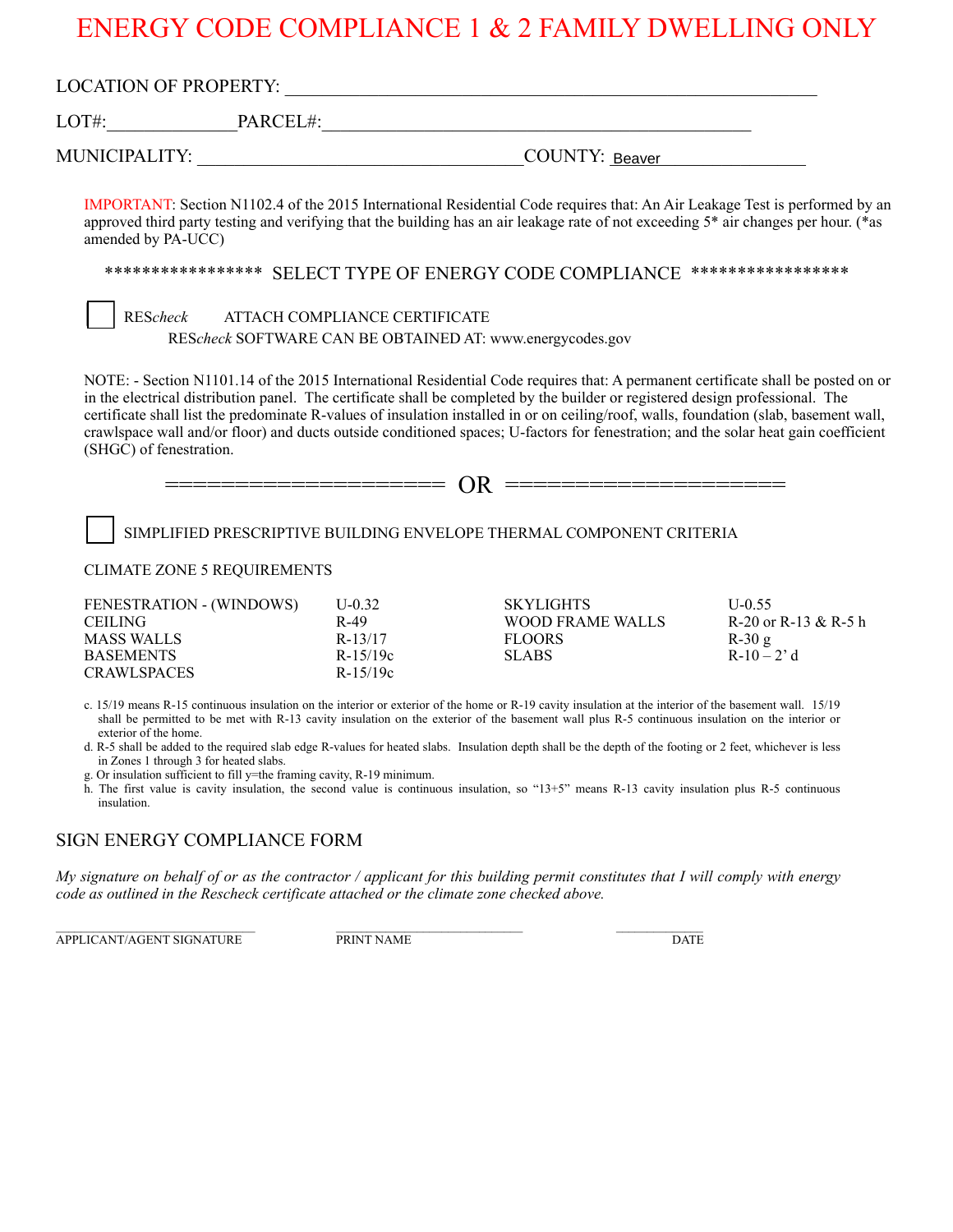## OSHA SAFETY STANDARDS

PROPERTY ADDRESS:\_\_\_\_\_\_\_\_\_\_\_\_\_\_\_\_\_\_\_\_\_\_\_\_\_\_\_\_\_\_\_\_\_\_\_\_\_\_\_\_\_\_\_\_\_\_\_\_\_\_\_

LOT #: \_\_\_\_\_\_\_\_PARCEL #: \_\_\_\_\_\_\_\_\_\_\_\_\_\_\_\_\_\_\_\_\_\_\_\_\_\_\_\_

MUNICIPALITY: \_\_\_\_\_\_\_\_\_\_\_\_\_\_\_\_\_\_\_\_\_\_\_\_\_\_\_COUNTY: \_\_\_\_\_\_\_\_\_\_\_\_\_\_\_\_\_\_\_\_ Beaver

I AM FULLY AWARE OF THE US DEPARTMENT OF LABOR, OCCUPATIONAL SAFETY AND HEALTH ADMINISTRATION (OSHA) STANDARDS AND UNDERSTAND THAT I MUST COMPLY WITH THESE STANDARDS FOR THE DURATION OF MY CONSTRUCTION PROJECT.

APPLICANT/OWNER SIGNATURE: \_\_\_\_\_\_\_\_\_\_\_\_\_\_\_\_\_\_\_\_\_\_\_\_\_\_\_ DATE:\_\_\_\_\_\_\_\_\_\_\_\_\_\_\_\_\_\_\_\_